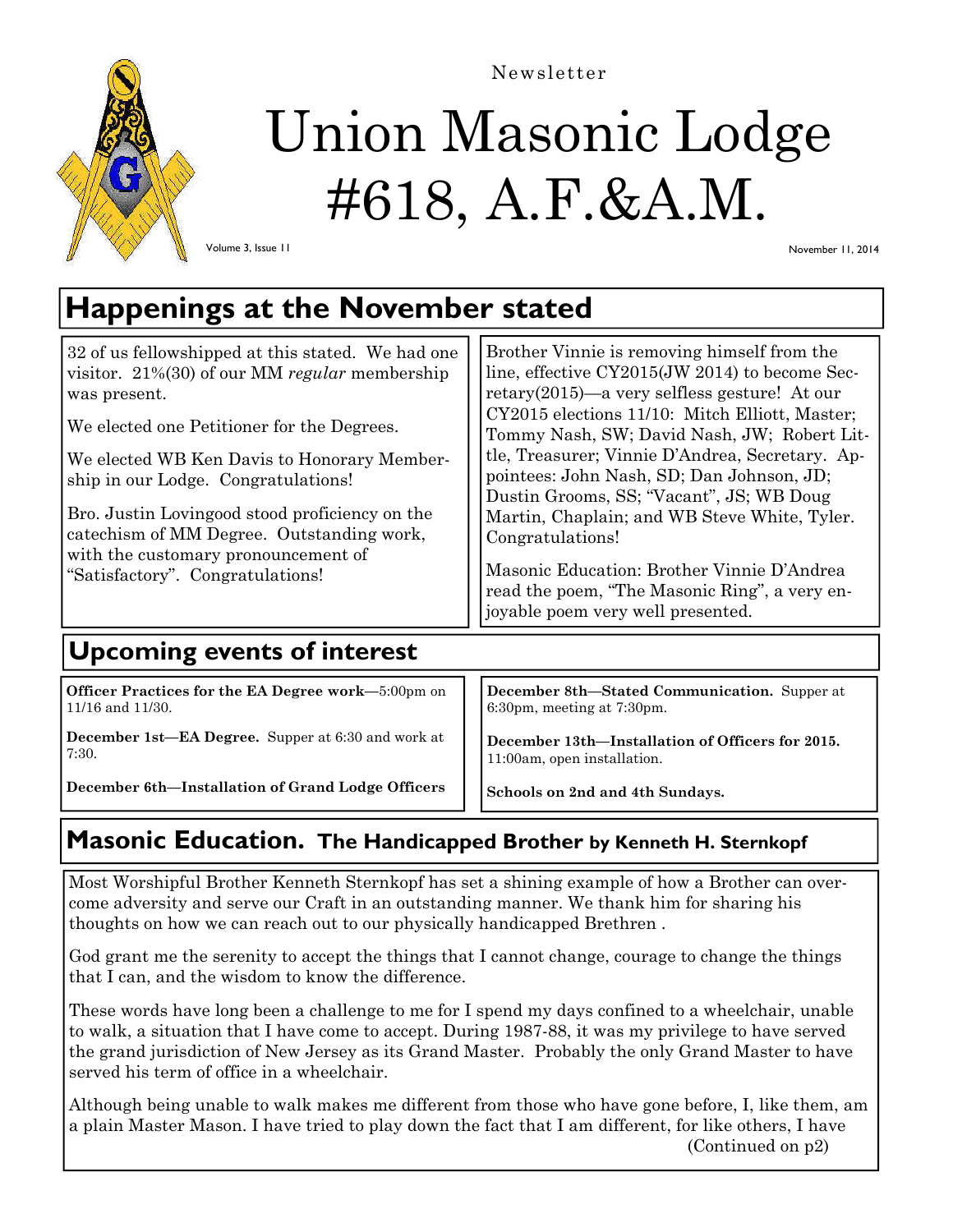| <b>November Birthdays (by age)</b>                                                                                                                        |                                                                                                                                         |                                                                                                                                   |
|-----------------------------------------------------------------------------------------------------------------------------------------------------------|-----------------------------------------------------------------------------------------------------------------------------------------|-----------------------------------------------------------------------------------------------------------------------------------|
| <b>AGE / BIRTH DATE REPORT</b><br>(sorted by age on birth date)<br>84 11/09/1930 DAVID L. WAR-<br><b>WICK</b><br>76 11/18/1938 RONALD A.<br><b>HARKEY</b> | 70 11/27/1944 WALKER A.<br><b>HARKEY</b><br>64 11/21/1950 VINCENT J. D'AN-<br><b>DREA</b><br>63 11/06/1952 RONNIE J. MORGAN             | 60 11/05/1954 DENNIS R. KIKER<br>58 11/27/1956 DAVID E. FLOYD<br>57 11/02/1957 PERRY L. SAMS<br>21 11/16/1993 JOHN R. NASH        |
| <b>December Birthdays (by age)</b>                                                                                                                        |                                                                                                                                         |                                                                                                                                   |
| <b>AGE/BIRTH DATE REPORT</b><br>(sorted by age on birth date)<br>87 12/05/1927 ELLIS P. AUSTIN                                                            | 77 12/04/1937 BROOKS R. MULLIS<br>73 12/21/1941 THOMAS R. ACKLAM<br>72 12/06/1942 WILLIAM B. RITCHIE                                    | 61 12/01/1953 WILLIAM A. BROOKS<br>JR<br>57 12/27/1957 MARK B. DOUGLAS                                                            |
| 81 12/15/1933 CLADWELL P. HAT-<br><b>LEY</b><br>81 12/31/1933 ATLAS J. RUSHING<br>78 12/03/1936 BILLY M. SLOOP                                            | 69 12/17/1945 HERIOT L. MULLIS<br>68 12/01/1946 CHARLES C. LUDWIG<br>66 12/03/1948 RICHARD D. SIMPSON<br>64 12/03/1950 DARRELL E. CLINE | 55 12/06/1959 BILLY M. MORGAN<br>42 12/26/1972 BRIAN A. BECK<br>40 12/14/1974 DAVID A. BULLOCK<br>22 12/28/1992 JOSHUA A. PEACOCK |

#### (Continued from p1)

goals that I have set in my life and in this fraternity. One of these goals I attained in being able to serve this craft as a Grand Master. So to those who see a person like myself or someone like me, I would like to explain that we are all ordinary Freemasons—the only difference being our inability to stand or walk.

With these thoughts in mind, perhaps it is time for someone like myself to address the issue as to how the members of our fraternity view and accept those of us that project an image of being "Handicapped". When, in fact our only handicap is not being able to function in the same manner as our brethren.

There are in my mind two forms of being handicapped—one being a physical handicap that many of us suffer and two a mental handicap that many of our lodges and brethren seem to suffer in their dealings with the physically handicapped.

Have you ever stopped to realize that a major portion of our membership suffers from some form of handicap? Those that wear glasses, hearing aids, false teeth, arch supports, and those that take daily medication all exhibit some form of handicap. The Grand Master that I served as a Grand Chaplain in 1971 alluded to the fact that even being a Master Mason is a handicap for people expect so much more from the members of our craft.

Why then is a person in a wheelchair, on crutches, or one who uses a cane looked upon in the eyes of our fraternity as a person needing a special dispensation to share in our brotherhood? Why then is our aged brother or one using a cane or crutch left out of our fraternal family because some of our lodges meet on the second or third floor of buildings that are not barrier free and no provisions have been made by the members or committees to accommodate these brothers?

(Continued on p3)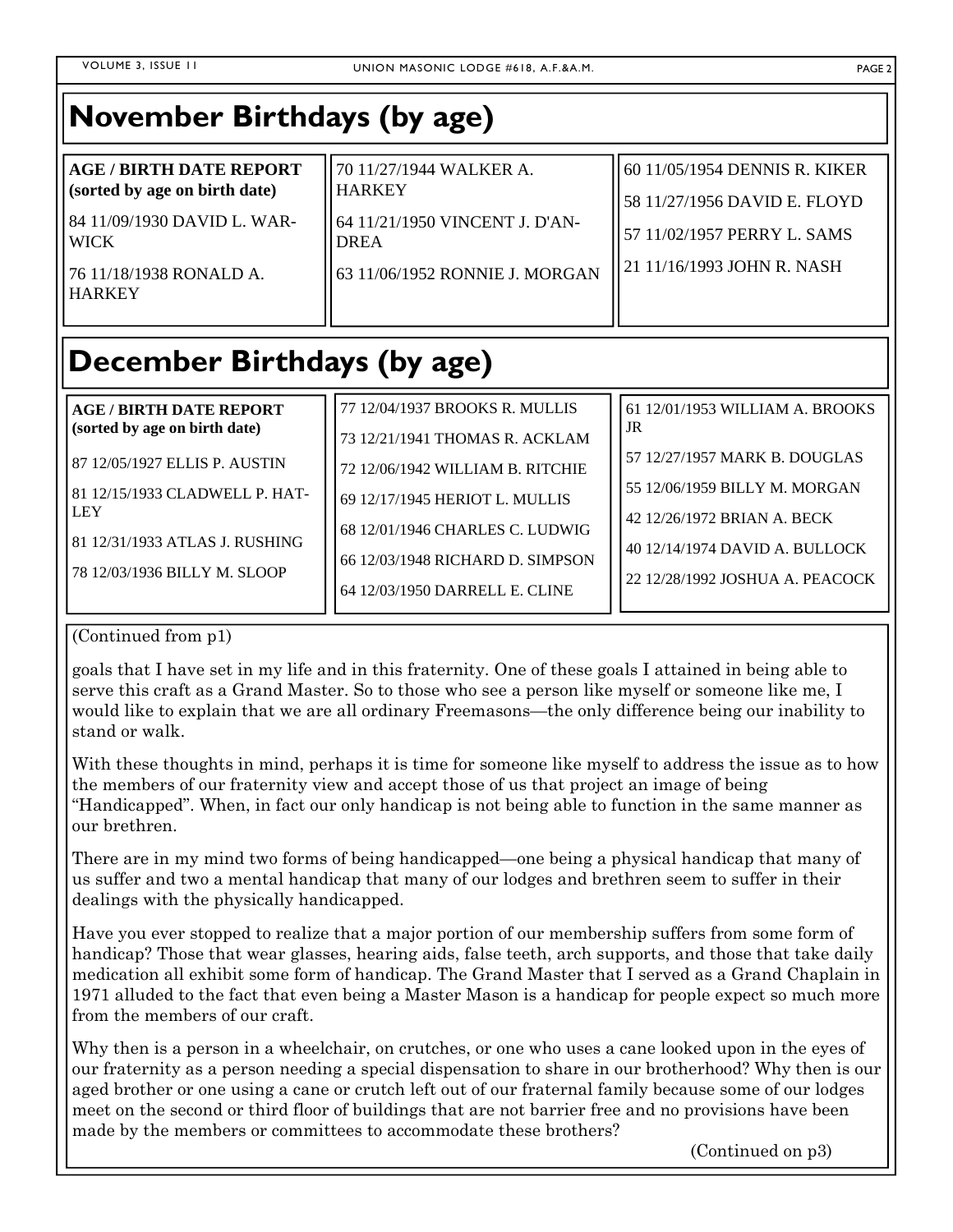#### (Continued from p2)

Because a brother is handicapped in one form or another does not mean that his mind is affected. Loss of the ability to walk or stand is not connected to or indicative of loss of brain power. Why not involve physically handicapped people in the programs and in the officer lines of our lodges? Why not initiate volunteer programs in our lodges, in our districts, and at our Grand Lodge level to aid those of our brethren needing physical assistance as well as those in need of charitable assistance?

The Hospital Visitation Program of our Masonic Service Association tends to the needs of the veterans in the many Veteran's Hospitals across our land. Perhaps it is time that a service program be initiated within our fraternity to tend to the needs of those who find barriers in their way, making it difficult for them to attend and participate in their lodge functions.

Having accepted the fact that there are those with physical handicaps within and without our fraternity, and that these handicaps cannot be changed, we can then move on to adapt our thinking and our buildings to incorporate those changes necessary to draw into, and back into, our lodges those brethren in need of special assistance.

Brother Franklin Delano Roosevelt governed our great land from a wheelchair and certainly had the wisdom to recognize what could be changed and what could not. I, with all humility, tried to emulate this great man by using him as a role model during my life and during my Masonic career. I hope that as his contribution led to changes in our country, perhaps what I have had to contribute to this gentle craft of ours will lead to some changes in the way we think. Especially in those who find it easier to make personal excuses rather than involving themselves in the strengthening of our Fraternity.

Another great man, Mr. Bernard M. Baruch, once stated, "There are no such things as incurables there are only those for which man has not yet found a cure." Perhaps the time has arrived for our fraternity to change its thinking and begin a search for a cure that will aid our handicapped, both those with physical handicaps and those brethren and lodges that suffer from mental handicaps that prevent them from having the wisdom to recognize that which must be accepted and that which can be changed. Certainly changes can be made to aid those unable to attend lodges because of their particular problems, just as changes can be made in re-interesting those of our members "Handicapped by Apathy" to overcome their self-imposed barriers.

It has often been stated that "We do not have problems in our fraternity, but what we do have are challenges." Hopefully those challenges facing our fraternity today will lead to God granting us the serenity to accept that which cannot be changed, a large portion of courage to change those things needed to strengthen our beloved craft, and last, but by far not the least of these, the wisdom to recognize that there is a great difference between the two.

So hopefully, brethren, after we recognize the fact that there do exist differences in people, be those differences physical, mental, or other handicaps, perhaps we can get on with the job of being Freemasons aware of, who we are, where we come from, and what it is we purpose in belonging to this the greatest and oldest fraternity on the face of the earth.